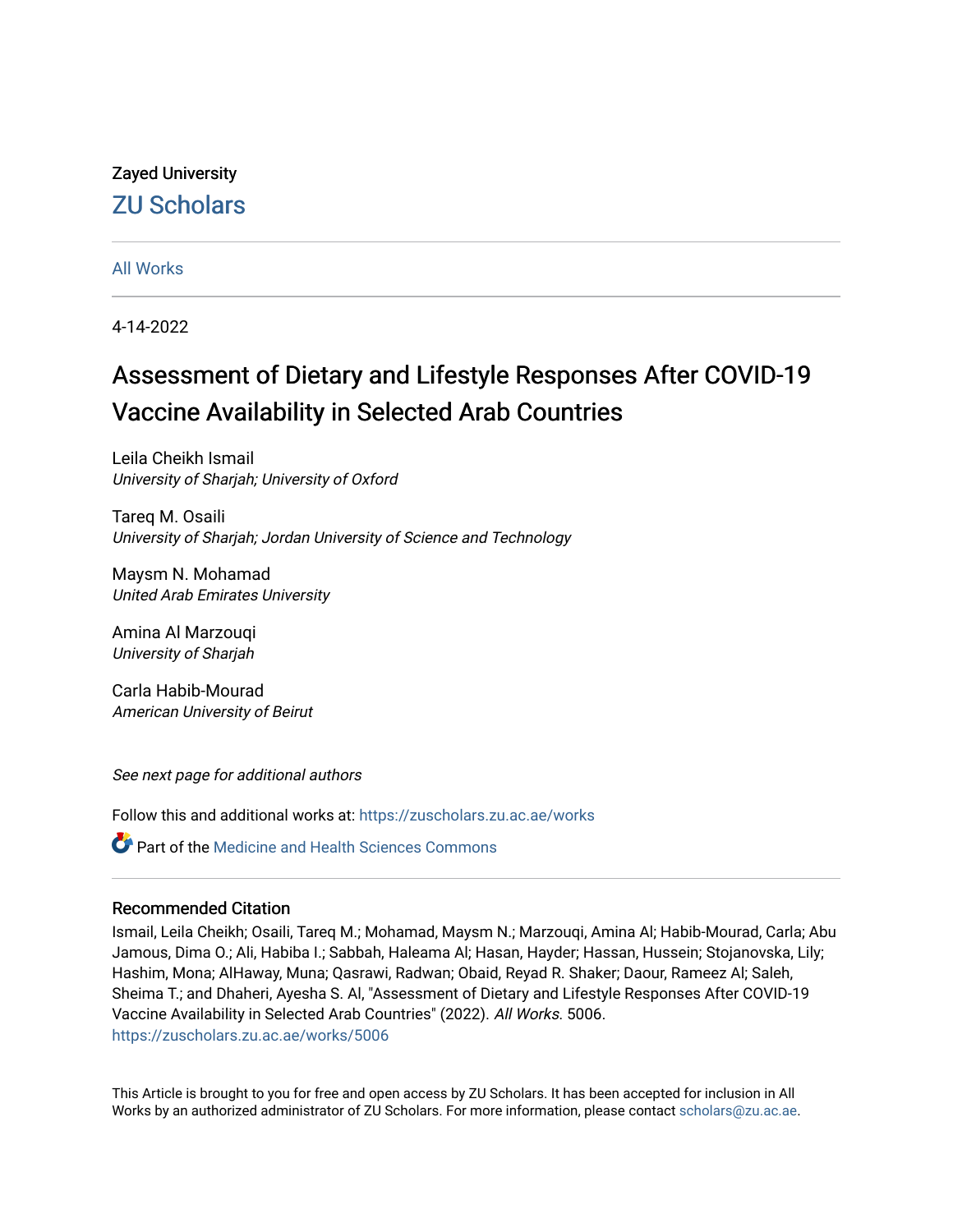### Author First name, Last name, Institution

Leila Cheikh Ismail, Tareq M. Osaili, Maysm N. Mohamad, Amina Al Marzouqi, Carla Habib-Mourad, Dima O. Abu Jamous, Habiba I. Ali, Haleama Al Sabbah, Hayder Hasan, Hussein Hassan, Lily Stojanovska, Mona Hashim, Muna AlHaway, Radwan Qasrawi, Reyad R. Shaker Obaid, Rameez Al Daour, Sheima T. Saleh, and Ayesha S. Al Dhaheri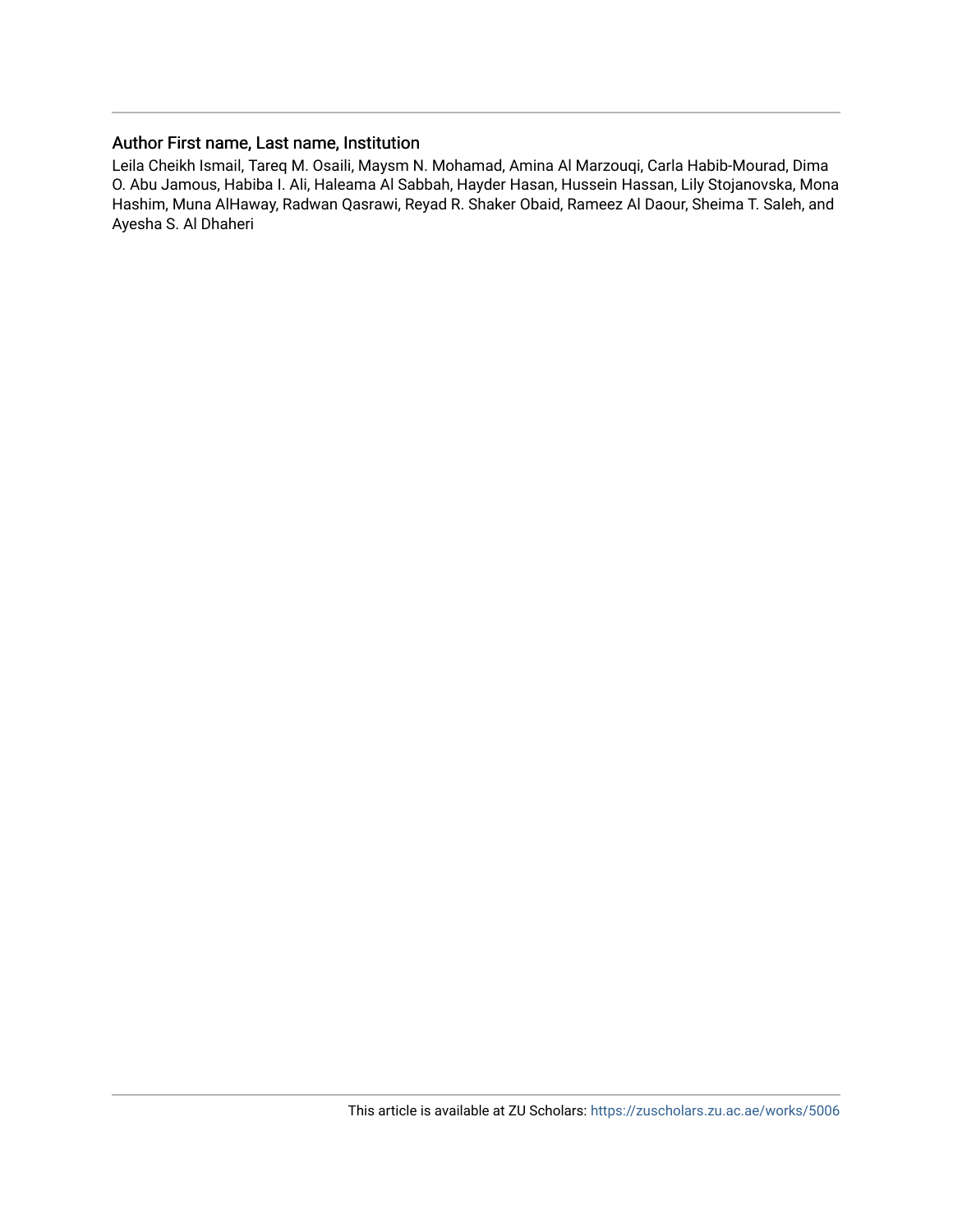

# Assessment of Dietary and Lifestyle [Responses After COVID-19 Vaccine](https://www.frontiersin.org/articles/10.3389/fnut.2022.849314/full) Availability in Selected Arab **Countries**

Leila Cheikh Ismail1<sup>,2</sup>\*†‡, Tareq M. Osaili<sup>1,3†</sup>, Maysm N. Mohamad<sup>4</sup>, Amina Al Marzouqi<sup>5</sup>, Carla Habib-Mourad<sup>s</sup>, Dima O. Abu Jamous<sup>7</sup>, Habiba I. Ali<sup>4</sup>, Haleama Al Sabbah<sup>s</sup>, Hayder Hasan1, Hussein Hassan<sup>9</sup>, Lily Stojanovska4.10, Mona Hashim1, Muna AlHaway11, Radwan Qasrawi12,13, Reyad R. Shaker Obaid1, Rameez Al Daour1, Sheima T. Saleh1 and Ayesha S. Al Dhaheri $^{4\star\pm}$ 

<sup>1</sup> Department of Clinical Nutrition and Dietetics, College of Health Sciences, University of Sharjah, Sharjah, United Arab Emirates, <sup>2</sup> Nuffield Department of Women's & Reproductive Health, University of Oxford, Oxford, United Kingdom, <sup>3</sup> Department of Nutrition and Food Technology, Faculty of Agriculture, Jordan University of Science and Technology, Irbid, Jordan, <sup>4</sup> Department of Nutrition and Health, College of Medicine and Health Sciences, United Arab Emirates University, Al Ain, United Arab Emirates, <sup>5</sup> Department of Health Services Administration, College of Health Sciences, University of Sharjah, Sharjah, United Arab Emirates, <sup>6</sup> Department of Nutrition and Food Sciences, Faculty of Agricultural and Food Sciences, American University of Beirut, Beirut, Lebanon, 7 Research Institute of Medical & Health Sciences, University of Sharjah, Sharjah, United Arab Emirates, <sup>8</sup> College of Natural and Health Sciences, Zayed University, Dubai, United Arab Emirates, 9 Department of Natural Sciences, School of Arts and Sciences, Lebanese American University, Beirut, Lebanon, <sup>10</sup> Institute for Health and Sport, Victoria University, Melbourne, VIC, Australia, <sup>11</sup> Blood Transfusion and Research Center, Emirates Health Services, Dubai, United Arab Emirates, <sup>12</sup> Department of Computer Science, Al-Quds University, Jerusalem, Palestine, <sup>13</sup> Department of Computer Engineering, Istinye University, Istanbul, Turkey

**Background:** The COVID-19 pandemic has been consistently associated with unhealthy lifestyle behaviors and dietary practices. This study aimed to assess the dietary and lifestyle behaviors of adults after COVID-19 vaccine availability and their attitude toward the vaccine in selected Arab countries.

Methods: A cross-sectional survey-based study was conducted between October 2021 and December 2021 using Google Forms  $(n = 2259)$ . A multi-component questionnaire was used to collect socio-demographic characteristics, attitudes toward the COVID-19 vaccine, and behavioral, dietary, and lifestyle responses after easing the restriction. Participants were given a score based on the sum of positive dietary and lifestyle changes. The generalized linear models were used to identify the association between positive dietary and lifestyle changes score and sociodemographic characteristics.

**Results:** Weight gain during the pandemic was reported by 39.5% of the participants, 36.1% reported ever getting infected with the COVID-19 virus, and 85% received at least one dose of the vaccine. The key adverse reactions of the COVID-19 vaccine were fatigue, headache, and joint pain, and the main reason for vaccination was protection against infection. Most participants were concerned about the vaccine side effects (45.8%) and inadequate testing (50.7%). After easing of restriction, 54.3% of the participants reduced the frequency of disinfecting objects, and 58.3% joined social events. Most dietary and lifestyle behaviors remained unchanged after vaccine availability but there was an increase in the time spent behind the screen for work (50.1%) and entertainment (42.9%). The results of the multivariate regression analyses

#### **OPEN ACCESS**

#### Edited by:

Katja Žmitek, Higher School of Applied Sciences, Slovenia

#### Reviewed by:

Diego Fernández Lázaro, University of Valladolid, Spain Paolo Roma, Sapienza University of Rome, Italy

#### \*Correspondence:

Leila Cheikh Ismail lcheikhismail@sharjah.ac.ae Ayesha S. Al Dhaheri ayesha\_aldhaheri@uaeu.ac.ae

†These authors have contributed equally to this work and share first authorship

‡These authors have contributed equally to this work

#### Specialty section:

This article was submitted to Eating Behavior, a section of the journal Frontiers in Nutrition

Received: 05 January 2022 Accepted: 24 March 2022 Published: 14 April 2022

#### Citation:

Cheikh Ismail L, Osaili TM, Mohamad MN, Al Marzouqi A, Habib-Mourad C, Abu Jamous DO, Ali HI, Al Sabbah H, Hasan H, Hassan H, Stojanovska L, Hashim M, AlHaway M, Qasrawi R, Shaker Obaid RR, Al Daour R, Saleh ST and Al Dhaheri AS (2022) Assessment of Dietary and Lifestyle Responses After COVID-19 Vaccine Availability in Selected Arab Countries. Front. Nutr. 9:849314. doi: [10.3389/fnut.2022.849314](https://doi.org/10.3389/fnut.2022.849314)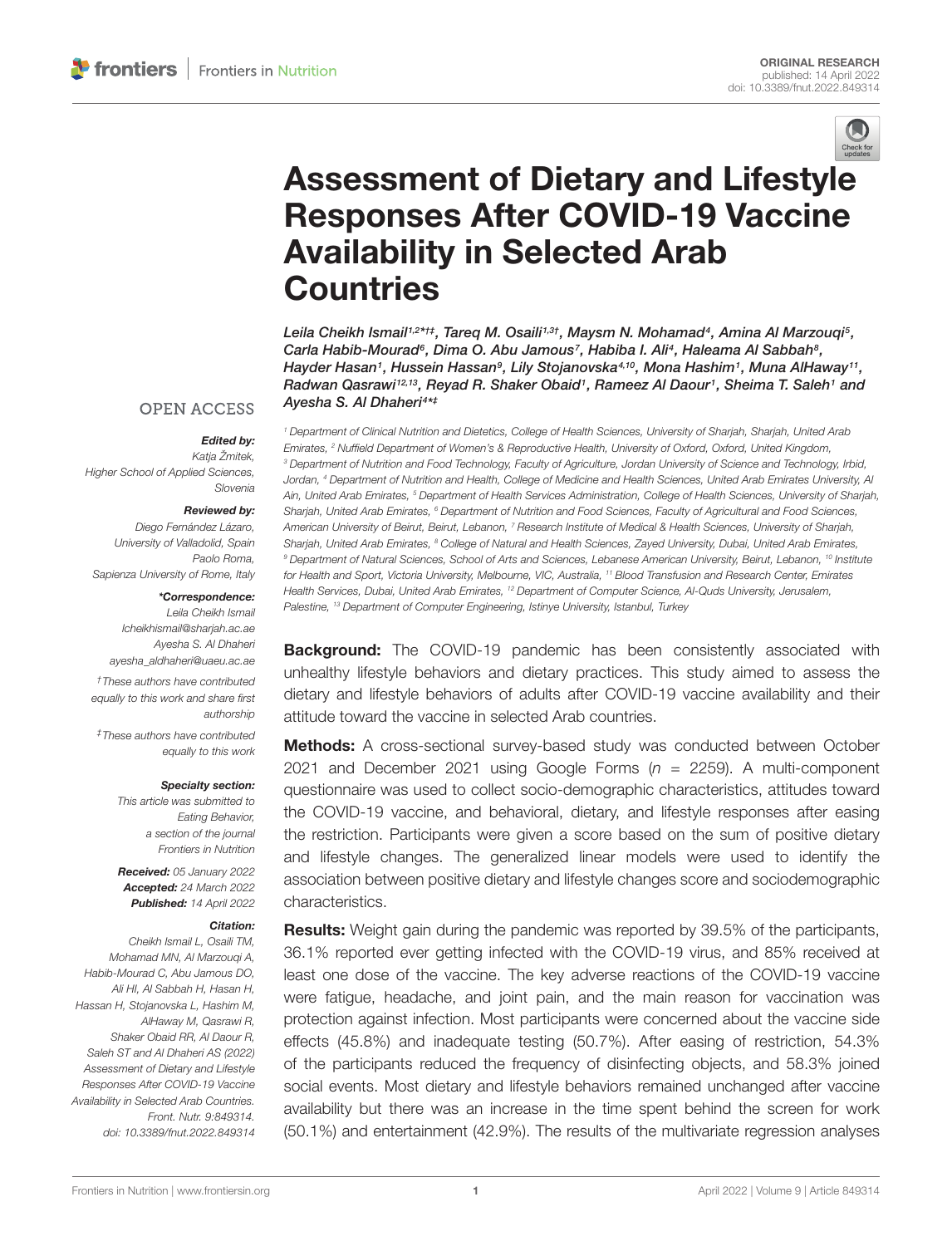revealed that older participants ( $p = 0.001$ ), those with higher education ( $p = 0.010$ ), and those working from home ( $p = 0.040$ ) were more likely to have higher positive dietary and lifestyle changes scores.

**Conclusion:** Although most participants were concerned about vaccine safety, low vaccine hesitancy rates were observed among the study sample. The availability of the COVID-19 vaccines resulted in loosening some of the safety social measures among Arab adults but the negative impact of the pandemic on dietary and lifestyle behaviors remained unaltered.

Keywords: Arab countries, COVID-19 pandemic, COVID-19 vaccination, dietary habits, lifestyle behaviors

## INTRODUCTION

The novel coronavirus 2019 (COVID-19) pandemic caused by the SARS-CoV-2 virus is far from resolved as the virus is constantly changing through mutations, and new variants have been detected across the globe [\(1\)](#page-10-0). More transmissible variants of the virus, those that may increase disease severity, or may decrease vaccine effectiveness are referred to as variants of concern (VOCs) [\(2\)](#page-10-1). Since December 2020, five VOCs have been detected including Alpha, Beta, Gamma, Delta, and Omicron [\(1\)](#page-10-0). Thus, the number of new cases is still surging around the globe posing an increased risk to global public health. As the effectiveness of the vaccines against VOC is still under investigation [\(3\)](#page-10-2), public health authorities, such as the World Health Organization (WHO) encourage countries to continue implementing the precautious existing public health and social measures.

In the early stages of the COVID-19 pandemic, countries were forced to act promptly due to the absence of a cure or a vaccine, and apply restrictions and safety measures to contain the spread of the virus by focusing on changing public behavior [\(4\)](#page-10-3). Preventive non-pharmaceutical interventions (NPIs) varied from mandating face masks and social distancing to tougher measures including complete lockdowns, isolation of the infected population, teleworking, and virtual education. Several countries in the Middle East enforced complete or partial lockdowns by fines and penalties such as the United Arab Emirates and Jordan [\(5\)](#page-11-0). Although these strict measures were effective in preventing and delaying the spread of the virus, they entail enormous socioeconomic costs and have negatively impacted the quality of life [\(6\)](#page-11-1). Our previous research in the Middle East and North Africa (MENA) region revealed that lockdowns were associated with a variety of negative lifestyle and dietary habits, physical inactivity, high screen time, sleep disturbances, and anxious psychological feelings among adults [\(7–](#page-11-2)[10\)](#page-11-3).

Vaccination against COVID-19 is one of the most effective ways to contain the infection. By December 2020, the WHO approved the use of Pfizer/BioNTech for emergency [\(11\)](#page-11-4) and other vaccines including AstraZeneca/Oxford, Johnson and Johnson, Moderna, Sinopharm, Sinovac, and COVAXIN were deemed safe and efficient by the WHO during 2021 [\(12\)](#page-11-5). Within 1 year, around 8.8 billion vaccine doses were administered globally and 48.3% of the world population has been fully vaccinated against COVID-19 [\(13\)](#page-11-6). In the MENA region, up to 91% of the population in the United Arab Emirates, 38% in Jordan, 29% in Palestinian territories, and 28% in Lebanon were fully vaccinated against COVID-19 by the end of 2021 [\(14\)](#page-11-7). With the increasing vaccination rates, countries were able to gradually lift some of the NPIs including lockdowns, travel bans, and capacity restrictions on gatherings [\(15\)](#page-11-8). It was believed that adherence to preventive measures such as hygiene behaviors might be reduced after easing the restrictions and the availability of the vaccine, while adherence to social distancing and masking may remain high [\(16\)](#page-11-9). However, behavioral and lifestyle changes after the availability of the vaccine have not been investigated in Arab countries yet.

Apart from the Arab Gulf countries, vaccine rates in the MENA region remain low [\(13\)](#page-11-6). A recent systematic review found low acceptance rates of the COVID-19 vaccines in the Middle East [\(17\)](#page-11-10): with Lebanon (21%) [\(18\)](#page-11-11), Jordan (37.4%) [\(19\)](#page-11-12), United Arab Emirates (60%) [\(20\)](#page-11-13), and Palestine territories (63%) [\(21\)](#page-11-14). Thus, vaccine hesitancy is posing crucial challenges in controlling the COVID-19 pandemic. Several studies investigated vaccine acceptability among the public and found that the most common factors for willingness to get the vaccine were selfprotection and stopping the spread of the virus [\(22\)](#page-11-15). In the United Arab Emirates and Jordan, the main motivators for vaccine acceptability included the safety and efficacy of the vaccine, followed by a low risk of side effects, and higher overall protection [\(23,](#page-11-16) [24\)](#page-11-17). A study among university students in Lebanon revealed that a lower level of knowledge about the COVID-19 disease was associated with higher vaccine hesitancy [\(25\)](#page-11-18). With numerous conspiracies about the vaccine on social media platforms, it is critical to investigate attitudes toward the vaccine and the reasons behind the willingness to get vaccinated.

Since the onset of the COVID-19 pandemic, numerous studies have evaluated its impact on dietary and lifestyle behaviors globally [\(26,](#page-11-19) [27\)](#page-11-20) and in Arab countries [\(9,](#page-11-21) [28–](#page-11-22)[31\)](#page-11-23). In Canada, a quarter of participants reported an increase in the consumption of junk food during the early stage of the pandemic [\(32\)](#page-11-24). A recent review has indicated an increase in the consumption of unhealthy foods such as fried food, sugar-added drinks, and processed meat during home confinement while consumption of fruit and vegetable was reduced [\(33\)](#page-11-25). In the United Arab Emirates, results suggested an increased food intake, weight gain, higher smoking rate, sedentary time, and sleep disturbances [\(28,](#page-11-22) [29\)](#page-11-26). Similarly, in Lebanon, unhealthy eating habits were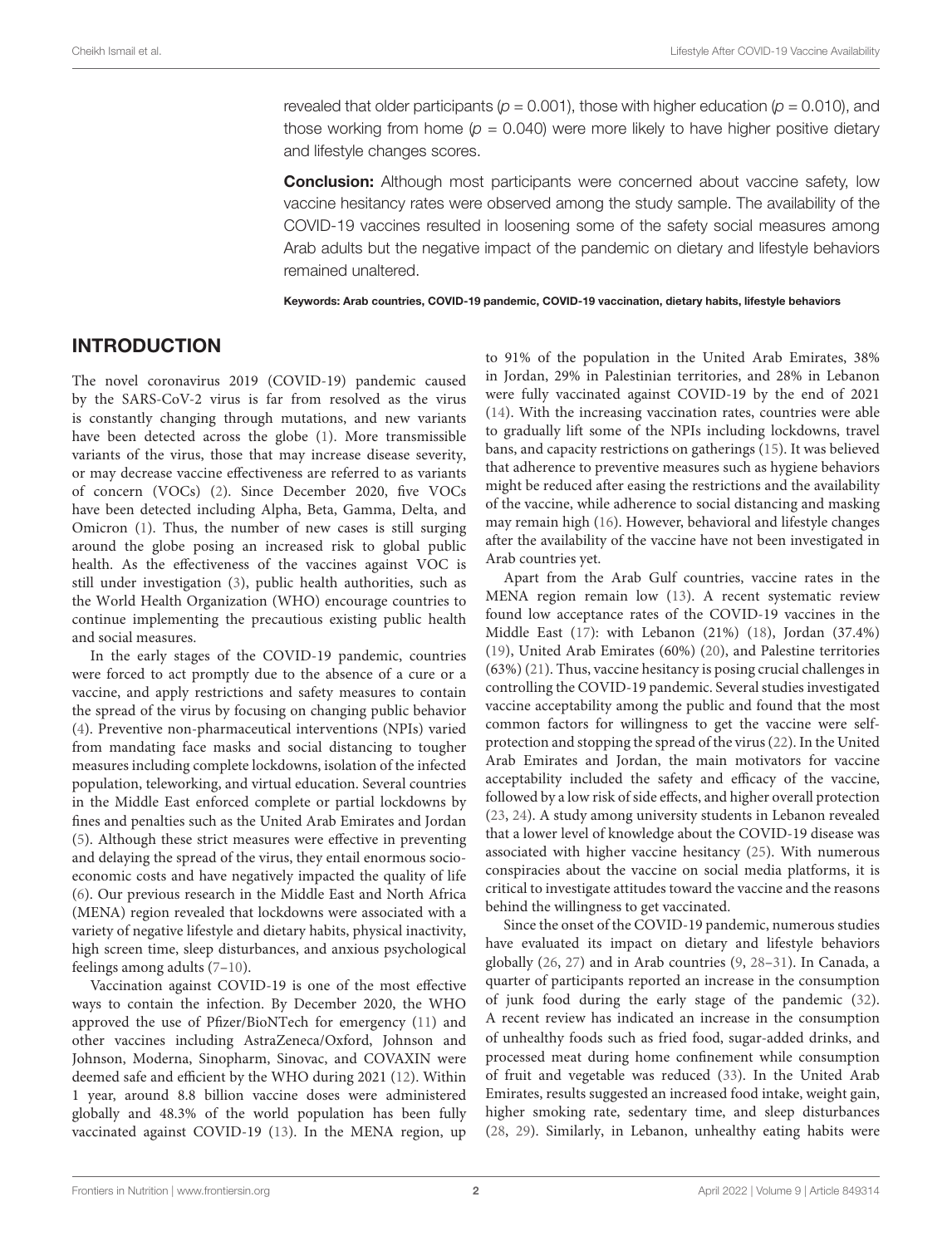prevalent among adults including low intake of water, fruits, and vegetables [\(9\)](#page-11-21). Moreover, adults in Jordan and Palestinian territories reported increased consumption of meals and snacks during the COVID-19 pandemic [\(30,](#page-11-27) [31\)](#page-11-23).

However, most studies evaluating the impact of the pandemic on eating habits were conducted during the early stages of

<span id="page-4-0"></span>**TABLE 1** | Demographic breakdown of surveyed participants ( $n = 2259$ ).

| <b>Characteristics</b>                                    |              |
|-----------------------------------------------------------|--------------|
| Age (years), mean (SD)                                    | 31.1 (12.6)  |
| Sex, n (%)                                                |              |
| Male                                                      | 535 (23.7)   |
| Female                                                    | 1,724 (76.3) |
| Marital status, n (%)                                     |              |
| Married                                                   | 1,012 (44.8) |
| Single                                                    | 1,189 (52.6) |
| Divorced                                                  | 40 (1.8)     |
| Widowed                                                   | 18(0.8)      |
| Education level, n (%)                                    |              |
| Less than high school                                     | 64 (2.8)     |
| High school                                               | 217 (9.6)    |
| College/Diploma                                           | 317 (14.0)   |
| Bachelor's degree                                         | 1,285 (56.9) |
| Higher than bachelor's degree                             | 376 (16.6)   |
| Employment status, n (%)                                  |              |
| Full-time                                                 | 761 (33.7)   |
| Part-time                                                 | 123 (5.4)    |
| Self-employed                                             | 153 (6.8)    |
| Student                                                   | 667 (29.5)   |
| Unemployed                                                | 495 (21.9)   |
| Retired                                                   | 60(2.7)      |
| Working/studying from home, n (%)                         |              |
| Yes                                                       | 711 (31.5)   |
| No                                                        | 1,334 (59.1) |
| Not applicable                                            | 214 (9.5)    |
| Weight change during the pandemic, $n$ (%)                |              |
| Lost weight                                               | 451 (20)     |
| Gained weight                                             | 893 (39.5)   |
| Maintained weight                                         | 915 (40.5)   |
| Have chronic disease, n (%)                               |              |
| Yes                                                       | 244 (10.8)   |
| No                                                        | 2,015 (89.2  |
| Have ever been infected by the COVID-19 virus, $n$ (%)    |              |
| Yes                                                       | 815 (36.1)   |
| No                                                        | 1,444 (63.9) |
| Received the COVID-19 vaccine, n (%)<br>Yes $(≥2$ -doses) | 1,753 (77.6) |
| Yes (1-dose)                                              | 178 (7.9)    |
| No (but planning to take it)                              | 149 (6.6)    |
| No (I do not want to take it)                             | 179 (7.9)    |
| Country of residence, n (%)                               |              |
| United Arab Emirates                                      | 530 (23.5)   |
| Jordan                                                    | 517 (22.9)   |
|                                                           |              |
| Lebanon                                                   | 586 (25.9)   |
| Palestine territories                                     | 626 (27.7)   |

Values represent frequencies and percentages [n (%)] or mean and standard deviation [mean (SD)].

the pandemic and lockdowns. A longitudinal study in the United Kingdom suggested fluctuations in dietary habits during the first year of the pandemic with a persistent decrease in the consumption of fruits and vegetables [\(34\)](#page-11-28). Limited data is available on the dietary changes and lifestyle behaviors that might have been retained after the availability of the vaccine and relaxation of NPIs. Moreover, it would be important to investigate whether people have gained new habits during the pandemic that are sustainable in the future. Therefore, this study aims to assess the dietary and lifestyle responses after COVID-19 vaccine availability and to ascertain attitudes toward the vaccine in selected Arab countries.

## MATERIALS AND METHODS

#### Study Design

This cross-sectional survey-based study was conducted in selected Arab countries between October 2021 and December 2021. A convenience sample approach was adopted where adults from the United Arab Emirates, Lebanon, Palestine territories, and Jordan were invited to participate. A web link to the online survey was disseminated via e-mail invitations and social media platforms, e.g., LinkedIn<sup>TM</sup>, Facebook<sup>TM</sup>, and WhatsApp<sup>TM</sup>. An information sheet explaining the objective and study protocol was offered as the first page of the survey, and participants were required to consent and verify their age and country of residence before proceeding to the questionnaire. To reduce potential sampling bias, participants were encouraged to pass on the questionnaire to a maximum of three individuals from different households.

This study was performed in compliance with the ethical code for web-based research [\(35\)](#page-11-29) and in line with principles presented in the Declaration of Helsinki. The study protocol received Ethical Approval from the University of Sharjah Research Ethics Committee (Ref: REC-21-10-27-1) and the Institutional Review Board of the Jordan University of Science and Technology (Ref.: 33/142/2021).

## **Participants**

The criterion for participation in the study was living in the United Arab Emirates, Lebanon, Palestine territories, or Jordan and aged 18 years or older. There were no restrictions on age, gender, education, vaccination, or type of COVID-19 vaccine.

A total of 2,259 participants completed the questionnaire from four Arab countries: Jordan (22.9%), Lebanon (25.9%), Palestine territories (27.7%), and United Arab Emirates (23.5%). The data were collected and analyzed anonymously to maintain confidentiality, and electronic informed consent was obtained from all participants. Participants were not rewarded for completing the online survey and were free to withdraw at any point. Only completed questionnaires were saved into the system and were included in the analysis of the study.

#### **Questionnaire**

A multicomponent, self-administered online questionnaire was developed using Google Forms in English and Arabic. The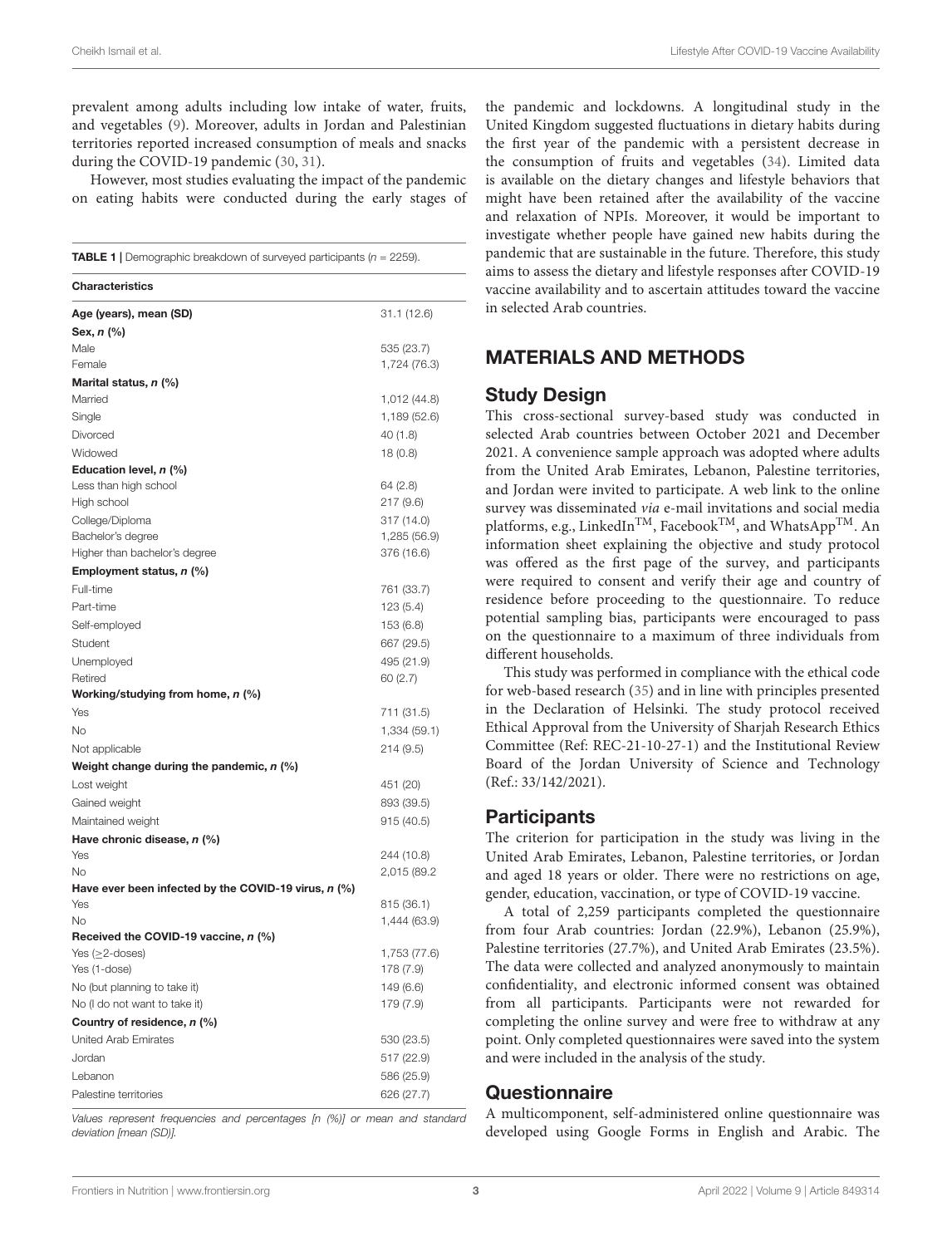<span id="page-5-0"></span>

<span id="page-5-1"></span>first draft of the questionnaire was developed by researchers at the University of Sharjah based on relevant literature and our previous study in the MENA region [\(7,](#page-11-2) [36\)](#page-11-30). The questions were then reviewed and validated by a panel of experts for content relevance.

The questionnaire was originally developed in the English language and forward translated into Arabic by a bilingual translation expert. It was then backward translated into English by a different bilingual translation expert. The questionnaire required an estimated time of 10–15 min to complete. It was pilot tested with 30 people in the United Arab Emirates, Lebanon, and Jordan, to assess the clarity of the questions, and no significant modifications were required. The pilot-testing data was not included in the results of the study. The internal consistency of the questionnaire was evaluated by calculating the Cronbach's  $α$ coefficient. The questionnaire in this study was shown to be a reliable instrument as indicated by a Cronbach's alpha of 0.81, which suggests a good internal consistency [\(37\)](#page-11-31).

The questionnaire was divided into four sections: (Section 1) Socio-demographic characteristics (11 items): age, sex, marital status, education level, employment status, work or study setting, weight change during the pandemic, medical history, previous infection of COVID-19, COVID-19 vaccine status, and country of residence. Those who got vaccinated were further asked about adverse reactions after getting the vaccine and reasons to take the vaccine; (Section 2) Attitudes toward the COVID-19 vaccine (9 items): the seriousness of the COVID-19 pandemic, understandability, feeling of control, vulnerable groups and their risk of infection, COVID-19 vaccine safety and efficacy questions; (Section 3) Behavioral responses after easing the restriction (8 items): avoidance of places and activities that pose a risk of infection and compliance with recommended activities to decrease the risk of infection; (Section

4) Dietary and lifestyle changes after easing the restrictions (18 items): meal type, food intake, intake of immune-boosting foods or supplements, number of meals per day, food choices, number of meals consumed with family or friends, breakfast consumption, skipping meals, snacking, water intake, physical activity, screen time for work/leisure, sleep quality and energy level. The full version of the questionnaire can be found in the **[Supplementary Material](#page-10-4)**.

## Data Analysis

Categorical variables are presented as frequencies and percentages and continuous variables were presented as means (M) and standard deviations (SD). The Chi-Square test  $(\chi^2)$  test was used to examine attitude differences by country. Each participant was given a score based on the sum of positive dietary and lifestyle changes. Favorable dietary and lifestyle changes included: increased consumption of fruits and vegetables (vs. same or decreased), decreased consumption of fast foods (vs. same or increased), decreased consumption of fried foods (vs. same or increased), increased number of meals consumed with family or friends (vs. same or decreased), consume breakfast daily, do not skip meals, drinking  $\geq 2$  l of water per day, increased physical activity (vs. same or decreased), decreased screen time for entertainment (vs. same or increased), improved sleep quality (vs. same or worsened), and improved level of energy (vs. same or worsened). Positive dietary and lifestyle changes score was calculated whereby participants will receive 0–11 points based on the number of favorable dietary and lifestyle changes they reported. Each variable was counted as 1 point toward the overall score and the sum was calculated for each participant. A higher score indicated a high number of positive dietary and lifestyle changes. The generalized linear model analyses were carried out to investigate the association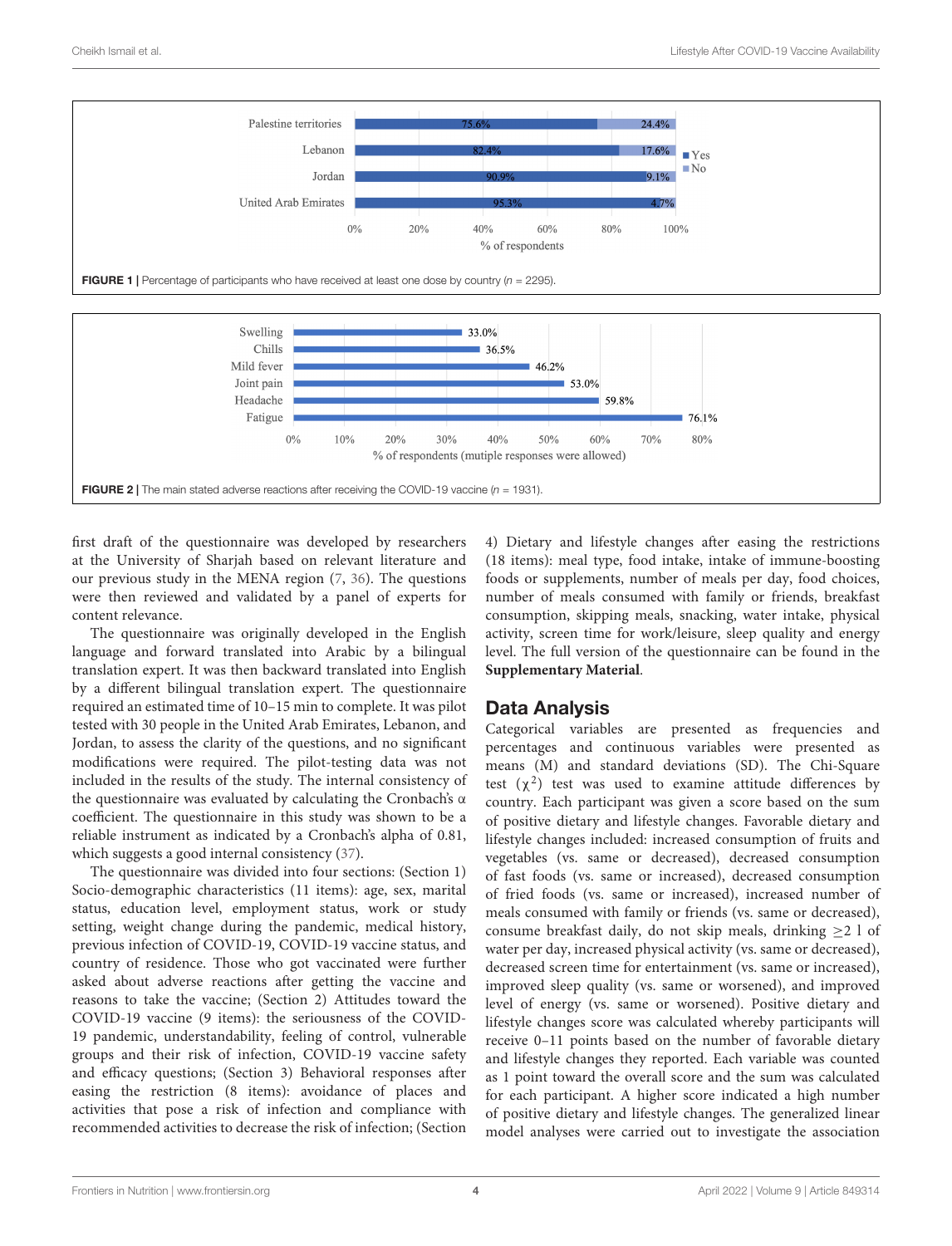

<span id="page-6-1"></span><span id="page-6-0"></span>**TABLE 2** | Attitude toward the COVID-19 vaccine ( $n = 2259$ ).

| <b>Attitudes</b>                                                | $n$ (%)      |
|-----------------------------------------------------------------|--------------|
| I think the current COVID-19 situation is serious.              |              |
| Agree                                                           | 1,013 (44.8) |
| Neutral                                                         | 915(40.5)    |
| Disagree                                                        | 331 (14.7)   |
| I do not understand what is happening with the COVID-19         |              |
| pandemic.                                                       |              |
| Agree                                                           | 610 (27.0)   |
| Neutral                                                         | 831 (36.8)   |
| Disagree                                                        | 818 (36.2)   |
| I think that whether I get the coronavirus or not is out of my  |              |
| control                                                         |              |
| Agree                                                           | 1,140 (50.5) |
| Neutral                                                         | 680 (30.1)   |
| Disagree                                                        | 439 (19.4)   |
| In my opinion, people are still going to be catching the        |              |
| coronavirus                                                     |              |
| Agree                                                           | 1,909 (84.5) |
| Neutral                                                         | 147 (6.5)    |
| Disagree                                                        | 203(9.0)     |
| Only people who have underlying medical problems should be      |              |
| vaccinated                                                      |              |
| Agree                                                           | 269 (11.9)   |
| Neutral                                                         | 372 (16.5)   |
| Disagree                                                        | 1,618 (71.6) |
| The COVID-19 vaccine will protect me from coronavirus           |              |
| infection.                                                      |              |
| Agree                                                           | 776 (34.4)   |
| Neutral                                                         | 766 (33.9)   |
| <b>Disagree</b>                                                 | 717 (31.7)   |
| I am concerned about the side effects of the COVID-19 vaccine.  |              |
| Agree                                                           | 1,035 (45.8) |
| Neutral                                                         | 688 (30.5)   |
| Disagree                                                        | 536 (23.7)   |
| I am concerned that the vaccine has not been tested adequately. |              |
| Agree                                                           | 1,146 (50.7) |
| Neutral                                                         | 688 (30.5)   |
| Disagree                                                        | 425 (18.8)   |
| The COVID-19 vaccine will stop the spread of coronavirus.       |              |
| Agree                                                           | 667 (29.5)   |
| Neutral                                                         | 844 (37.4)   |
| Disagree                                                        | 748 (33.1)   |

between the positive dietary and lifestyle changes score and sociodemographic characteristics. The variables entered in the final multivariate regression model were selected with the use of a univariate general linear model, with the use of a cut-off value of  $p < 0.05$  to be included. Statistical analyses were carried out using the Statistical Package for the Social Sciences (SPSS Inc., IBM, Chicago, IL, United States) version 26.0. A p-value of less than 0.05 was considered statistically significant. As the data was collected through a web link and all questions were required, no missing values were recorded.

#### RESULTS

#### Demographic Characteristics

Key demographic variables of the study population are presented in **[Table 1](#page-4-0)**. Participants' ages ranged from 18 to 83 years (M = 31.1, SD = 12.6), with 23.7% males. Most surveyed individuals were single (52.6%), completed a university degree (56.9%), worked full-time (33.7%), and were not working/studying from home (59.1%).

Over one-third of the respondents reported weight gain during the pandemic (39.5%), while 20% lost weight, and 40.5% maintained weight. Only 11% of the respondents had chronic conditions, and 36.1% reported ever getting infected with the COVID-19 virus. Over 85% received at least one dose of the vaccine, 77.6% received two or more doses of the vaccine, and only 7.9% had no desire to get vaccinated.

As shown in **[Figure 1](#page-5-0)**, the highest percentage of participants who received at least one dose of the COVID-19 vaccines was reported in the United Arab Emirates (95.3%), followed by Jordan (90.9%), Lebanon (82.4%), and Palestine territories (75.6%).

Of the participants who received at least one dose of the vaccine, 63.5% reported experiencing adverse reactions. The main adverse reaction was fatigue (76.1%), followed by headache (59.8%), and joint pain (53%), and the least stated side effect was swelling of the arm (33%) (**[Figure 2](#page-5-1)**).

The participants were asked about the reasons behind getting the vaccine against COVID-19 and varied responses were obtained (**[Figure 3](#page-6-0)**). The top reported reasons for vaccination were to protect against infection (71.4%), to get tested less frequently (33.5%), and to avoid restrictions (25.3%). The least selected reason was that the vaccine is mandated for work purposes (7.7%).

## Attitude Toward the COVID-19 Vaccine

Most of the participants (44.8%) believe the current COVID-19 situation is serious and 84.5% of the participants were aware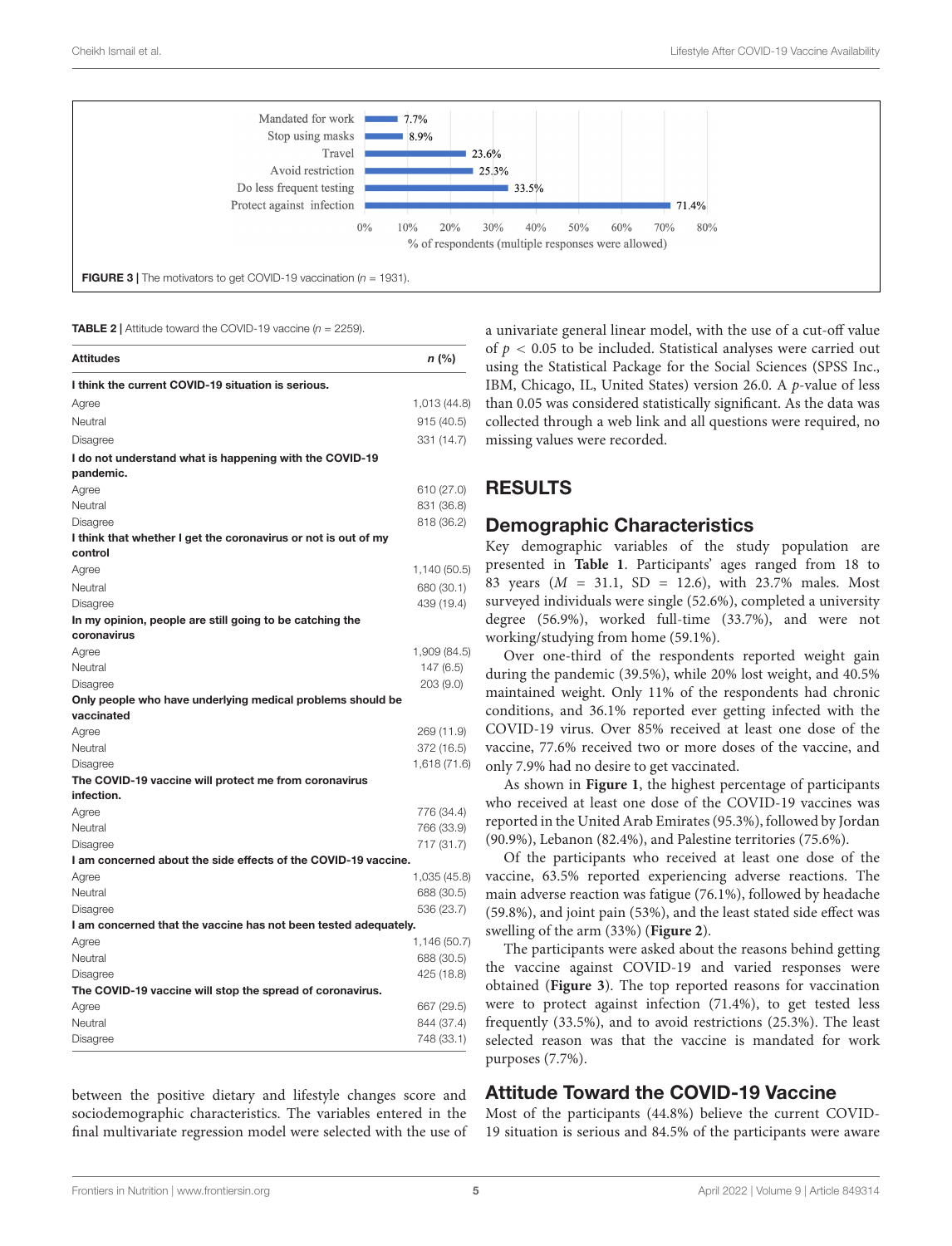<span id="page-7-0"></span>**TABLE 3** | Behavioral responses after easing the restriction by country ( $n = 2259$ ).

| After easing the restriction, I have                               | Total<br>$(n = 2259)$ | <b>United Arab</b><br><b>Emirates</b><br>$(n = 530)$ | Jordan<br>$(n = 517)$ | <b>Palestine</b><br>$(n = 626)$ | Lebanon<br>$(n = 586)$ | $\chi^2$ | p-value |
|--------------------------------------------------------------------|-----------------------|------------------------------------------------------|-----------------------|---------------------------------|------------------------|----------|---------|
|                                                                    |                       |                                                      | $n$ (%)               |                                 |                        |          |         |
| Washed my hands less often than usual with soap and water          | 595 (26.3)            | 155 (29.2)                                           | 122 (23.6)            | 167 (26.7)                      | 151 (25.8)             | 4.45     | 0.217   |
| Used alcoholic hand gel less than usual                            | 1062 (47.0)           | 227 (42.8)                                           | 217 (42.0)            | 366 (58.5)                      | 252 (43.0)             | 45.74    | < 0.001 |
| Reduced the amount I clean or disinfect objects that I might touch | 1226 (54.3)           | 275 (51.9)                                           | 285 (55.1)            | 351(56.1)                       | 315(53.8)              | 2.25     | 0.523   |
| Been in crowded places generally                                   | 994 (44.0)            | 214 (40.4)                                           | 170 (32.9)            | 311 (49.7)                      | 299 (51.0)             | 48.69    | < 0.001 |
| Increased the amount I use public transport                        | 660 (29.2)            | 98(18.5)                                             | 100 (19.3)            | 287 (45.8)                      | 175 (29.9)             | 137.69   | < 0.001 |
| Joined more social events, such as meeting friends, or eating out  | 1316 (58.3)           | 317 (59.8)                                           | 260 (50.3)            | 370 (59.1)                      | 369 (63.0)             | 19.56    | < 0.001 |
| Increased the amount I go into shops                               | 1105 (48.9)           | 284 (53.6)                                           | 197 (38.1)            | 316 (50.5)                      | 308(52.6)              | 32.53    | < 0.001 |
| Sent one or more of my children to school or pre-school            | 971 (43.0)            | 256 (48.3)                                           | 241 (46.6)            | 261 (41.7)                      | 213 (36.3)             | 19.85    | < 0.001 |
|                                                                    |                       |                                                      |                       |                                 |                        |          |         |

Values represent frequencies and percentages [n (%)] of people of answered yes,  $\chi^2$ , chi-square; P-values based on a = 0.05 level of significance following chi-square test.

that the pandemic is far from being over (**[Table 2](#page-6-1)**). Most of the participants reported that not only those who have underlying medical problems should be vaccinated (71.6%). However, the majority were concerned about the side effects of the COVID-19 vaccine (45.8%) and that the vaccine has not been tested adequately (50.7%).

## Behavioral Responses After Easing the Restriction

Safety behaviors after vaccine availability and relaxation of restrictions are presented in **[Table 3](#page-7-0)**. Fewer than one-third of the participants reported washing their hands less often (26.3%) and increased their use of public transportation (29.2%). More than half of the sample reduced the frequency of disinfecting objects (54.3%) and joined social events (58.3%). Participants from Palestine were more likely to reduce the use of sanitizers and increase the use of public transportation ( $\chi^2$  = 45.74,  $p < 0.001$ ). Whereas those living in Lebanon were more likely to be in crowded places and join social events ( $\chi^2 = 48.69$ ,  $\chi^2 = 19.56$ , respectively,  $p < 0.001$ ). Participants residing in the United Arab Emirates reported going shopping in stores more than before and sending their children to school or pre-school ( $\chi^2$  = 32.53,  $\chi^2$  = 19.85, respectively, *p* < 0.001).

## Dietary and Lifestyle Changes After Easing the Restriction

**[Table 4](#page-8-0)** presents a description of dietary and lifestyle behaviors after easing the restriction among the study population. Most of the participants consumed mainly homemade meals (88.6%). For most of the dietary and lifestyle behaviors, the majority of participants reported no change: food intake (56.9%), vitaminrich food intake (59.6%), supplement intake (60.3%), number of meals per day (66.3%), consumption of fruits and vegetables (57.9%), consumption of fast food (45.5%), consumption of fried foods (55.6%), having meals with family and friends (55.0%), physical activity level (43.8%), sleep quality (45.3%), and energy level (40%). However, most participants reported an increase in the time spent behind the screen for work (50.1%) and fun (42.9%).

**[Table 5](#page-9-0)** shows the association between sociodemographic confounding factors and positive dietary and lifestyle changes after easing of restrictions. The multivariate regression analyses revealed that older participants ( $β = 0.015$ , CI: 0.006–3.381;  $p = 0.001$ ), those with higher education (β = 0.531, CI: 0.185– 0.876;  $p = 0.010$ ), and residents of Lebanon ( $\beta = 0.223$ , CI:  $-0.035-0.481$ ;  $p < 0.001$ ), were more likely to have a higher positive score. On the other hand, the participants who were not working from home or were unemployed (β =  $-0.170$ , CI:  $-0.370-0.030$ , and  $\beta = -0.417$ , CI:  $-0.752$  to  $-0.082$ , respectively) were more likely to have a lower positive score compared to those working from home ( $p = 0.040$ ).

# **DISCUSSION**

The results of the study revealed that over one-third of the study participants reported weight gain since the start of the pandemic and a similar percentage have increased their food intake. A recent systematic review on the effect of the pandemic on body weight concluded that confinements during the pandemic were associated with both weight gain and weight loss [\(38\)](#page-11-32). The review found that predictors of weight gain during the pandemic were pre-existing overweight status, emotional eating, poor sleep, and decreased physical activity [\(38\)](#page-11-32). Moreover, data from the MENA region showed that about 40% of the adults were not engaged in physical activity and 63% had sleep disturbances during the pandemic [\(7\)](#page-11-2). In the current study three-quarters of the participants reported unchanged or decreased physical activity levels and over one-third stated that their sleep quality got worse. This suggests that even after easing restrictions physical activity and sleep quality remained poor and in need of urgent interventions. Physical activity was also shown to decrease the mental health burden related to the COVID-19 pandemic [\(39\)](#page-11-33). This suggests that weight gain, poor dietary choices, and physical inactivity are not specifically linked to quarantine but rather a subsequent effect of the COVID-19 pandemic. This indicates a strong need for policy action to facilitate making healthier dietary and physical activity choices.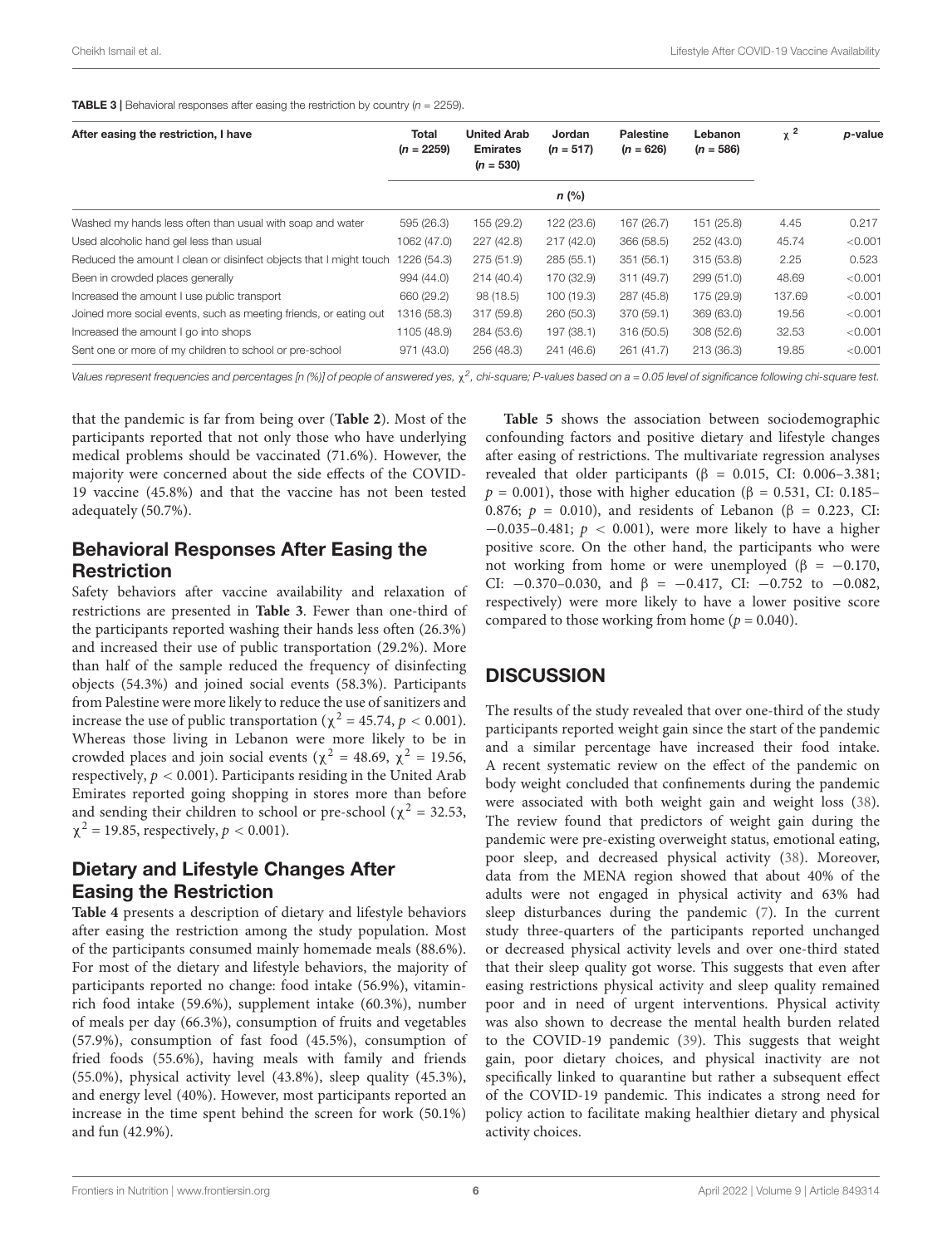**TABLE 4** | Dietary and lifestyle behaviors after easing the restriction ( $n = 2259$ ).

| <b>Characteristics</b>                      | n (%)        |
|---------------------------------------------|--------------|
| Most consumed meals during the week         |              |
| Homemade                                    | 2,001 (88.6) |
| Frozen ready-to-eat meals                   | 27(1.2)      |
| Fast food                                   | 132 (5.8)    |
| Restaurants                                 | 57(2.5)      |
| Healthy restaurants                         | 42 (1.9)     |
| <b>Food intake</b>                          |              |
| Increased                                   | 676 (29.9)   |
| Decreased                                   | 298 (13.2)   |
| Unchanged                                   | 1,285 (56.9) |
| Vitamin-rich foods intake                   |              |
| Increased                                   | 752 (33.3)   |
| Decreased                                   | 160(7.1)     |
| Unchanged                                   | 1,347 (59.6) |
| <b>Supplements intake</b>                   |              |
| Increased                                   | 732 (32.4)   |
| Decreased                                   | 165(7.3)     |
| Unchanged                                   | 1,362 (60.3) |
| Number of meals per day                     |              |
| Increased                                   | 484 (21.4)   |
| Decreased                                   | 277 (12.3)   |
| Unchanged                                   | 1,498 (66.3) |
| <b>Consumption of fruits and vegetables</b> |              |
| Increased*                                  | 785 (34.7)   |
| Decreased                                   | 165 (7.3)    |
| Unchanged                                   | 1,309 (57.9) |
| <b>Consumption of fast foods</b>            |              |
| Increased                                   | 373 (16.5)   |
| Decreased <sup>*</sup>                      | 858 (38.0)   |
| Unchanged                                   | 1,028 (45.5) |
| <b>Consumption of fried foods</b>           |              |
| Increased                                   | 325 (14.4)   |
| Decreased <sup>*</sup>                      | 677 (30.0)   |
| Unchanged                                   | 1,257 (55.6) |
| <b>Meals with family and friends</b>        |              |
| Increased*                                  | 546 (24.2)   |
| Decreased                                   | 470 (20.8)   |
| Unchanged                                   | 1,243 (55.0) |
| Consume breakfast daily                     |              |
| Yes*                                        | 1,331 (58.9) |
| No                                          | 928 (41.1)   |
| <b>Skip meals</b>                           |              |
| Yes                                         | 1,169 (51.7) |
| $No*$                                       | 1,090 (48.3) |
| Snack between meals                         |              |
| Yes                                         | 1,360 (60.2) |
| No                                          | 899 (39.8)   |
| <b>Water consumption</b>                    |              |
| Less than eight cups $(<2)$                 | 1,346 (59.6) |
| Eight cups or more $(\geq 2)$ <sup>*</sup>  | 913 (40.4)   |
| <b>Physical activity level</b>              |              |
| Increased*                                  | 580 (25.7)   |
| Decreased                                   | 690 (30.5)   |
|                                             | (Continued)  |

<span id="page-8-0"></span>TABLE 4 | (Continued)

| <b>Characteristics</b>        | $n$ (%)      |
|-------------------------------|--------------|
| Unchanged                     | 989 (43.8)   |
| <b>Screen time for work</b>   |              |
| Increased                     | 1,132 (50.1) |
| Decreased                     | 311 (13.8)   |
| Unchanged                     | 816 (36.1)   |
| Screen time for entertainment |              |
| Increased                     | 970 (42.9)   |
| Decreased*                    | 479 (21.2)   |
| Unchanged                     | 810 (35.9)   |
| Sleep quality                 |              |
| Improved*                     | 422 (18.7)   |
| Worsened                      | 813 (36.0)   |
| Unchanged                     | 1,024 (45.3) |
| <b>Energy level</b>           |              |
| Improved*                     | 462 (20.5)   |
| Worsened                      | 893 (39.5)   |
| Unchanged                     | 904 (40.0)   |

Values represent frequencies and percentages [n (%)].

\*Considered as positive changes which were added to calculate the score.

#### Attitude Toward the COVID-19 Vaccine

Surprisingly, over 85% of the participants received at least one dose of the vaccine and 78% were fully vaccinated. These rates are higher than the percentage of fully vaccinated populations reported in the same countries according to the WHO reports: United Arab Emirates 91%, Jordan 38%, Palestinian territories 29%, and Lebanon 28% [\(12\)](#page-11-5). These values also contradict studies from the region on willingness to accept the COVID-19 vaccine [\(18–](#page-11-11)[20\)](#page-11-13). In Lebanon and Jordan, only a quarter of the participants were willing to take the COVID-19 vaccine when it becomes available [\(18,](#page-11-11) [19\)](#page-11-12), whereas in the United Arab Emirates 60% were willing to take the vaccine [\(20\)](#page-11-13). However, many of these studies were conducted earlier in the pandemic and before the availability of the vaccine. Although participants in the current study were concerned about the side effects of the COVID-19 vaccine and inadequate testing, they had positive attitudes toward it. The highest prevalence of vaccine hesitancy in this study was found in Palestine territories. A study that evaluated factors behind the unwillingness to receive vaccinations in Palestine territories suggested two main reasons for this, lack of vaccine evaluation and the possible long-term side effects [\(40\)](#page-11-34). Moreover, many individuals obtain vaccine-related information from social media platforms [\(41\)](#page-11-35). Younger age and lower education were also predictors of vaccine hesitancy [\(40,](#page-11-34) [42\)](#page-11-36).

## Behavioral Responses After Easing the **Restriction**

It was hypothesized that vaccine availability and relaxation of restrictions may reduce safety measures among participants. More than half of the sample in this study reduced the frequency of disinfecting objects and joined social events. Although the direct mode of transmission of the COVID-19 virus is via personto-person contact, the transmission may also occur indirectly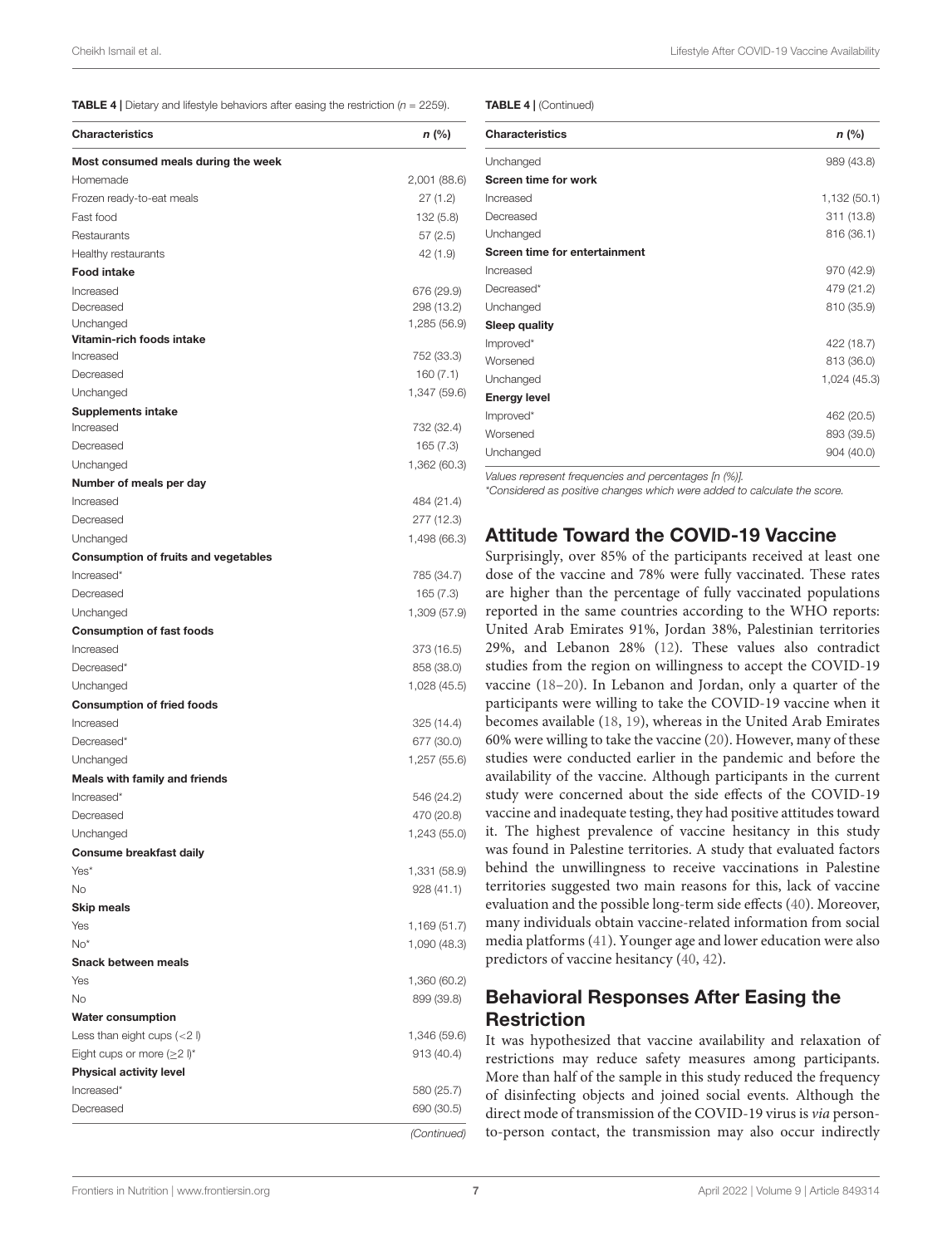<span id="page-9-0"></span>**TABLE 5** | Association between positive dietary and lifestyle change score and sociodemographic characteristics in the study population ( $n = 2259$ ).

| Parameter                                              | Positive dietary and lifestyle change score |                      |         |                  |                      |         |  |
|--------------------------------------------------------|---------------------------------------------|----------------------|---------|------------------|----------------------|---------|--|
|                                                        | Crude $\beta$                               | 95% CI               | p-value | Adjusted $\beta$ | 95% CI               | p-value |  |
| Age (years)                                            | 0.012                                       | $0.005 - 0.019$      | 0.001   | 0.015            | $0.006 - 3.381$      | 0.001   |  |
| Sex (reference: male)                                  |                                             |                      | 0.239   |                  |                      |         |  |
| Female                                                 | $-0.126$                                    | $-0.336 - 0.084$     |         |                  |                      |         |  |
| Marital status (reference: single)                     |                                             |                      | 0.632   |                  |                      |         |  |
| Married                                                | $-0.026$                                    | $-0.207 - 0.156$     |         |                  |                      |         |  |
| Divorced/Widowed                                       | 0.252                                       | $-0.318 - 0.823$     |         |                  |                      |         |  |
| Education level (reference: up to high school)         |                                             |                      | < 0.001 |                  |                      | 0.010   |  |
| College/Bachelor's degree                              | 0.293                                       | 0.019-0.566          |         | 0.339            | $0.063 - 0.614$      |         |  |
| Higher than bachelor's degree                          | 0.653                                       | 0.320-0.987          |         | 0.531            | $0.185 - 0.876$      |         |  |
| Employment status (reference: unemployed)              |                                             |                      | 0.012   |                  |                      | 0.787   |  |
| Employed                                               | 0.277                                       | $0.055 - 0.50$       |         | 0.081            | $-0.0151 - 0.314$    |         |  |
| Student                                                | 0.012                                       | $-0.231 - 0.255$     |         | 0.067            | $-0.223 - 0.357$     |         |  |
| Working/studying from home (reference: yes)            |                                             |                      | 0.028   |                  |                      | 0.040   |  |
| <b>No</b>                                              | $-0.161$                                    | $-0.0358 - 0.036$    |         | $-0.170$         | $-0.370 - 0.030$     |         |  |
| Not applicable                                         | $-0.437$                                    | $-0.768$ to $-0.107$ |         | $-0.417$         | $-0.752$ to $-0.082$ |         |  |
| Have chronic disease (reference: no)                   |                                             |                      | 0.121   |                  |                      |         |  |
| Yes                                                    | 0.227                                       | $-0.060 - 0.515$     |         |                  |                      |         |  |
| Previous COVID-19 infection (reference: no)            |                                             |                      | 0.069   |                  |                      |         |  |
| Yes                                                    | $-0.172$                                    | $-0.358 - 0.013$     |         |                  |                      |         |  |
| Received vaccine (reference: no)                       |                                             |                      | 0.018   |                  |                      | 0.215   |  |
| Yes                                                    | 0.304                                       | $0.051 - 0.557$      |         | 0.167            | $-0.097 - 0.431$     |         |  |
| Country of residence (reference: United Arab Emirates) |                                             |                      | < 0.001 |                  |                      | < 0.001 |  |
| Jordan                                                 | $-0.375$                                    | $-0.635$ to $-0.114$ |         | $-0.403$         | $-0.665$ to $-0.140$ |         |  |
| Palestine territories                                  | $-0.471$                                    | $-0.720$ to $-0.222$ |         | $-0.276$         | $-0.537$ to $-0.014$ |         |  |
| Lebanon                                                | 0.088                                       | $-0.165 - 0.340$     |         | 0.223            | $-0.035 - 0.481$     |         |  |

CI, confidence interval; P-values based on a = 0.05 level of significance following generalized linear models analyses.

from the objects used by the infected person [\(43\)](#page-12-0). It is believed that the relative risk of fomite transmission is lower than direct contact or airborne transmission as many factors affect the efficiency of environmental transmission [\(44\)](#page-12-1). Therefore, it is not clear what percentage of COVID-19 infections are obtained through fomite-mediated transmission. With the identification of new VOCs, the WHO continues to encourage authorities to strengthen public health and social measures as they have shown efficacy in reducing COVID-19 cases, hospitalizations, and deaths [\(1\)](#page-10-0). These measures include, but are not limited to, frequent hand hygiene, use of masks, avoiding mass gatherings, physical distancing, limiting travel, and avoiding the use of public transportation [\(45\)](#page-12-2). Moreover, it is predicted that in the absence of such measures, the vaccination program would be too slow to reduce infection and might not reduce the burden of COVID-19 effectively [\(46\)](#page-12-3). Further studies should investigate the implications of these findings to understand how the relaxation of restrictions may be contributing to the development of new behaviors and habits.

## Dietary and Lifestyle Changes After Easing the Restriction

The findings of this study showed that many dietary and lifestyle behaviors were unchanged after easing the restriction. The MENA region is generally experiencing a rise in dietrelated disorders [\(47\)](#page-12-4) which should be attenuated regardless of COVID-19 pandemic or epidemic status. In addition, greater COVID-19 severity was observed among obese patients and patients with chronic diseases [\(48\)](#page-12-5). On the other hand, an increase in screen time for work and entertainment was reported by most participants. A growing body of literature concerns the increased use of screens and its associated negative health outcomes. A study on families in Canada reported a 74% increase in screen time among mothers, 61% among fathers, and 87% among children [\(49\)](#page-12-6). Similarly, studies from the MENA region, United Arab Emirates, Lebanon, Palestine, and Jordan have revealed longer screen time during the COVID-19 pandemic [\(9,](#page-11-21) [28–](#page-11-22)[31\)](#page-11-23). Excessive screen use is especially harmful to children and adolescents as it was found strongly associated with greater adiposity, unhealthy dietary habits, depressive symptoms, and reduced quality of life [\(50\)](#page-12-7). Moreover, a recent study reported a significant association between increased screen time and higher consumption of alcohol and sweetened foods among adults [\(51\)](#page-12-8) which are eventually energy-dense foods.

In the current study, predictors of positive dietary and lifestyle changes after easing of restrictions were older age, higher education, and working from home. Similarly, a study conducted in the United Arab Emirates showed that older adults were less likely to adopt unhealthy dietary and lifestyle habits during the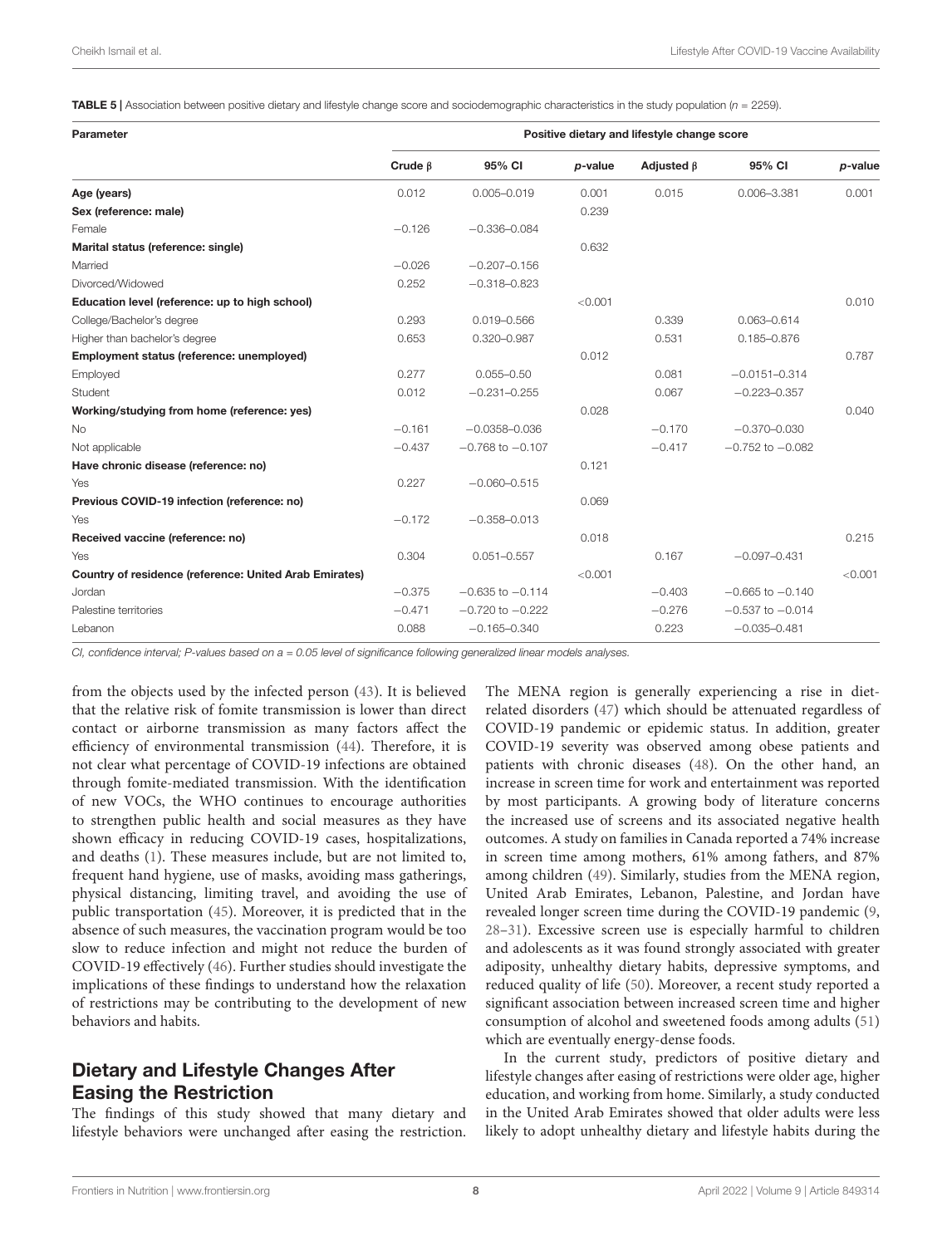pandemic [\(29\)](#page-11-26). Moreover, a study conducted in Spain revealed that older participants and those with higher education levels had higher adherence to healthy dietary habits during the pandemic [\(52\)](#page-12-9). Furthermore, higher educational level was associated with higher socioeconomic status which was in turn related to a better diet quality [\(53\)](#page-12-10). The majority of participants in this study reported mainly consuming home-cooked meals. Thus, it is speculated that working from home provided them with more time to prepare home-cooked meals. Similarly, Mexican adults perceived that their dietary habits improved during the pandemic due to working from home and eating homemade food [\(54\)](#page-12-11). Moreover, a cohort study concluded that eating home-cooked meals was associated with older age, higher socioeconomic status, and not working overtime [\(55\)](#page-12-12). Given that positive dietary and lifestyle changes were associated with working from home, remote working should be made an option if possible to support healthful pandemic recovery.

#### Strengths and Limitations

This study has several limitations. Its cross-sectional design does not allow to infer causality.

The use of a self-reported questionnaire could introduce respondent bias or data misreporting. Another potential limitation of the study might be due to the convenience sampling method used to recruit the participants, as it may produce selection bias. Moreover, a higher percentage of females completed the survey which might have impacted the generalizability of the result. Nevertheless, the use of an online survey allowed data collection from different Arab countries and covered a good sample size from each country. It also guaranteed the anonymity of the participants, thus reducing the chance of social desirability bias. The present study offers unique insights about behavioral changes after the availability of the vaccine in selected Arab countries.

## **CONCLUSION**

Overall, our findings revealed a high percentage of vaccination among the participants despite concerns about the safety and inadequate testing of the vaccines against COVID-19. Moreover, most participants joined social gatherings and reduced the frequency of disinfecting after the availability of the COVID-19 vaccines. Most participants reported no change in their dietary and lifestyle behaviors after easing the restrictions. Moreover, the results of the study revealed that older age, higher education, and

## **REFERENCES**

- <span id="page-10-0"></span>1. WHO. Tracking SARS-CoV-2 Variants. Geneva: World Health Organization (2021).
- <span id="page-10-1"></span>2. Gómez-Carballa A, Pardo-Seco J, Bello X, Martinón-Torres F, Salas A. Superspreading in the emergence of COVID-19 variants. Trends Genet. (2021) 37:1069–80. [doi: 10.1016/j.tig.2021.09.](https://doi.org/10.1016/j.tig.2021.09.003) [003](https://doi.org/10.1016/j.tig.2021.09.003)

working from home were associated with positive dietary and lifestyle changes.

Further explorations are needed to examine the subsequent and long-term effects of the pandemic on dietary habits, physical activity, and lifestyle changes, especially after easing restrictions. Moreover, implementing strategies to support healthful lifestyle and eating habits (e.g., working from home, social marketing) is essential to ensure that the negative impact of the pandemic does not remain in the future.

# DATA AVAILABILITY STATEMENT

The datasets presented in this study can be found in online repositories. The names of the repository/repositories and accession number(s) can be found below: Figshare: [https://doi.](https://doi.org/10.6084/m9.figshare.17890193) [org/10.6084/m9.figshare.17890193.](https://doi.org/10.6084/m9.figshare.17890193)

## ETHICS STATEMENT

The studies involving human participants were reviewed and approved by the University of Sharjah Research Ethics Committee (Ref. REC-21-10-27-1) and Institutional Review Board of the Jordan University of Science and Technology (Ref. 33/142/2021). The patients/participants provided their written informed consent to participate in this study.

## AUTHOR CONTRIBUTIONS

LC, TO, and ASA conceptualized and designed the project. LC, TO, ASA, MM, and SS prepared the original protocol. LC, MM, and SS did data management and analysis. LC, TO, MM, AA, DA, HIA, HA, HH, HH, LS, MH, MA, RQ, RS, RA, SS, and ASA collaborated in the overall implementation and data collection of the project. LC, MM, ASA, and SS wrote the original report with input from all co-authors. LC, TO, MM, AA, CH-M, DA, HIA, HA, HH, HH, LS, MH, MA, RQ, RS, RA, SS, and ASA read the report and made suggestions on its content. All authors approved the final manuscript.

## <span id="page-10-4"></span>SUPPLEMENTARY MATERIAL

The Supplementary Material for this article can be found online at: [https://www.frontiersin.org/articles/10.3389/fnut.2022.](https://www.frontiersin.org/articles/10.3389/fnut.2022.849314/full#supplementary-material) [849314/full#supplementary-material](https://www.frontiersin.org/articles/10.3389/fnut.2022.849314/full#supplementary-material)

- <span id="page-10-2"></span>3. Nasreen S, Chung H, He S, Brown KA, Gubbay JB, Buchan SA, et al. Effectiveness of mRNA and ChAdOx1 COVID-19 vaccines against symptomatic SARS-CoV-2 infection and severe outcomes with variants of concern in Ontario. medRxiv [Preprint]. (2021). [doi: 10.1101/2021.06.28.2125](https://doi.org/10.1101/2021.06.28.21259420) [9420](https://doi.org/10.1101/2021.06.28.21259420)
- <span id="page-10-3"></span>4. Michie S, West R. Behavioural, environmental, social, and systems interventions against covid-19. BMJ. (2020) 370:m2982. [doi: 10.1136/bmj.](https://doi.org/10.1136/bmj.m2982) [m2982](https://doi.org/10.1136/bmj.m2982)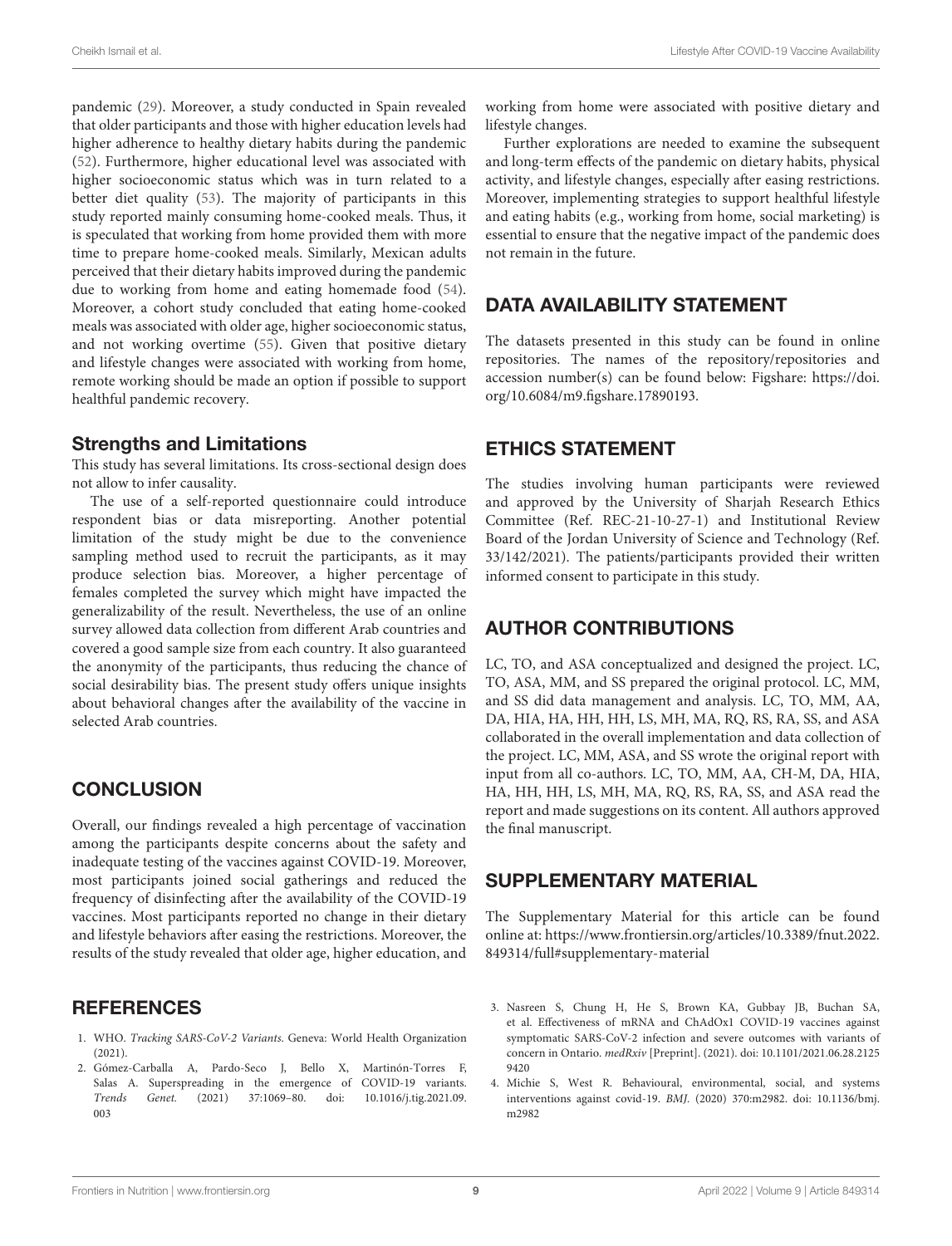- <span id="page-11-0"></span>5. Organisation for Economic Co-operation and Development. COVID-19 Crisis Response in MENA Countries. (2020). Available online at: [https://www.oecd.org/coronavirus/policy-responses/covid-19-crisis](https://www.oecd.org/coronavirus/policy-responses/covid-19-crisis-response-in-mena-countries-4b366396/)[response-in-mena-countries-4b366396/](https://www.oecd.org/coronavirus/policy-responses/covid-19-crisis-response-in-mena-countries-4b366396/) (accessed on November, 1 2021).
- <span id="page-11-1"></span>6. Zhao J, Jin H, Li X, Jia J, Zhang C, Zhao H, et al. Disease burden attributable to the first wave of COVID-19 in China and the effect of timing on the costeffectiveness of movement restriction policies. Value Health. (2021) 24:615–24. [doi: 10.1016/j.jval.2020.12.009](https://doi.org/10.1016/j.jval.2020.12.009)
- <span id="page-11-2"></span>7. Cheikh Ismail L, Osaili TM, Mohamad MN, Al Marzouqi A, Jarrar AH, Zampelas A, et al. Assessment of eating habits and lifestyle during the coronavirus 2019 pandemic in the Middle East and North Africa region: a cross-sectional study. Br J Nutr. (2021) 126:757–66. [doi: 10.1017/](https://doi.org/10.1017/S0007114520004547) [S0007114520004547](https://doi.org/10.1017/S0007114520004547)
- 8. Al Dhaheri AS, Bataineh MF, Mohamad MN, Ajab A, Al Marzouqi A, Jarrar AH, et al. Impact of COVID-19 on mental health and quality of life: is there any effect? A cross-sectional study of the MENA region. PLoS One. (2021) 16:e0249107. [doi: 10.1371/journal.pone.0249107](https://doi.org/10.1371/journal.pone.0249107)
- <span id="page-11-21"></span>9. Cheikh Ismail L, Hashim M, Mohamad MN, Hassan H, Ajab A, Stojanovska L, et al. Dietary habits and lifestyle during coronavirus pandemic lockdown: experience from Lebanon. Front Nutr. (2021) 8:730425. [doi: 10.3389/fnut.](https://doi.org/10.3389/fnut.2021.730425) [2021.730425](https://doi.org/10.3389/fnut.2021.730425)
- <span id="page-11-3"></span>10. Dimassi H, Haddad R, Awada R, Mattar L, Hassan HF. Food shopping and food hygiene related knowledge and practices during the COVID-19 pandemic: the case of a developing country. Ital J Food Saf. (2021) 10:9384. [doi: 10.4081/ijfs.2021.9384](https://doi.org/10.4081/ijfs.2021.9384)
- <span id="page-11-4"></span>11. World Health Organization. WHO Issues its First Emergency Use Validation for a COVID-19 Vaccine and Emphasizes Need for Equitable Global Access. (2020). Available online at: [https://www.who.int/news/item/31-12-2020-who-issues](https://www.who.int/news/item/31-12-2020-who-issues-its-first-emergency-use-validation-for-a-covid-19-vaccine-and-emphasizes-need-for-equitable-global-access)[its-first-emergency-use-validation-for-a-covid-19-vaccine-and-emphasizes](https://www.who.int/news/item/31-12-2020-who-issues-its-first-emergency-use-validation-for-a-covid-19-vaccine-and-emphasizes-need-for-equitable-global-access)[need-for-equitable-global-access](https://www.who.int/news/item/31-12-2020-who-issues-its-first-emergency-use-validation-for-a-covid-19-vaccine-and-emphasizes-need-for-equitable-global-access) (accessed on November, 2 2021).
- <span id="page-11-5"></span>12. WHO. COVID-19 Advice for the Public: Getting Vaccinated. (2021). Available online at: [https://www.who.int/emergencies/diseases/novel-coronavirus-](https://www.who.int/emergencies/diseases/novel-coronavirus-2019/covid-19-vaccines/advice)[2019/covid-19-vaccines/advice](https://www.who.int/emergencies/diseases/novel-coronavirus-2019/covid-19-vaccines/advice) (accessed on November, 1 2021).
- <span id="page-11-6"></span>13. Our World In Data. Coronavirus (COVID-19) Vaccinations. (2021). Available online at: [https://ourworldindata.org/covid-vaccinations?country=OWID\\_](https://ourworldindata.org/covid-vaccinations?country=OWID_WRL) [WRL](https://ourworldindata.org/covid-vaccinations?country=OWID_WRL) (accessed on December, 26 2021).
- <span id="page-11-7"></span>14. WHO. WHO Coronavirus (COVID-19) Dashboard. (2021). Available online at: <https://covid19.who.int/> (accessed on November, 2 2021).
- <span id="page-11-8"></span>15. AlQutob R, Moonesar IA, Tarawneh MR, Al Nsour M, Khader Y. Public health strategies for the gradual lifting of the public sector lockdown in Jordan and the United Arab Emirates during the COVID-19 Crisis. JMIR Public Health Surveill. (2020) 6:e20478. [doi: 10.2196/20478](https://doi.org/10.2196/20478)
- <span id="page-11-9"></span>16. Ayre J, Cvejic E, McCaffery K, Copp T, Cornell S, Dodd RH, et al. Contextualising COVID-19 prevention behaviour over time in Australia: patterns and long-term predictors from April to July 2020 in an online social media sample. PLoS One. (2021) 16:e0253930. [doi: 10.1371/journal.](https://doi.org/10.1371/journal.pone.0253930) [pone.0253930](https://doi.org/10.1371/journal.pone.0253930)
- <span id="page-11-10"></span>17. Sallam M. COVID-19 vaccine hesitancy worldwide: a concise systematic review of vaccine acceptance rates. Vaccines. (2021) 9:160. [doi: 10.3390/](https://doi.org/10.3390/vaccines9020160) [vaccines9020160](https://doi.org/10.3390/vaccines9020160)
- <span id="page-11-11"></span>18. Kasrine Al Halabi C, Obeid S, Sacre H, Akel M, Hallit R, Salameh P, et al. Attitudes of Lebanese adults regarding COVID-19 vaccination. BMC Public Health. (2021) 21:998. [doi: 10.1186/s12889-021-10902-w](https://doi.org/10.1186/s12889-021-10902-w)
- <span id="page-11-12"></span>19. El-Elimat T, AbuAlSamen MM, Almomani BA, Al-Sawalha NA, Alali FQ. Acceptance and attitudes toward COVID-19 vaccines: a cross-sectional study from Jordan. PLoS One. (2021) 16:e0250555. [doi: 10.1371/journal.pone.](https://doi.org/10.1371/journal.pone.0250555) [0250555](https://doi.org/10.1371/journal.pone.0250555)
- <span id="page-11-13"></span>20. Albahri AH, Alnaqbi SA, Alshaali AO, Alnaqbi SA, Shahdoor SM. COVID-19 vaccine acceptance in a sample from the United Arab Emirates general adult population: a cross-sectional survey, 2020. Front Public Health. (2021) 9:614499. [doi: 10.3389/fpubh.2021.614499](https://doi.org/10.3389/fpubh.2021.614499)
- <span id="page-11-14"></span>21. Zawahrah HJ, Saca-Hazboun H, Melhem SS, Adwan R, Sabateen A, Abu-Rmeileh NME. Acceptance of COVID-19 vaccines in Palestine: a crosssectional online study. BMJ Open. (2021) 11:e053681. [doi: 10.1136/bmjopen-](https://doi.org/10.1136/bmjopen-2021-053681)[2021-053681](https://doi.org/10.1136/bmjopen-2021-053681)
- <span id="page-11-15"></span>22. Dodd RH, Pickles K, Nickel B, Cvejic E, Ayre J, Batcup C, et al. Concerns and motivations about COVID-19 vaccination. Lancet Infect Dis. (2021) 21:161–3. [doi: 10.1016/s1473-3099\(20\)30926-9](https://doi.org/10.1016/s1473-3099(20)30926-9)
- <span id="page-11-16"></span>23. Ahamed F, Ganesan S, James A, Zaher WA. Understanding perception and acceptance of Sinopharm vaccine and vaccination against COVID–19 in the UAE. BMC Public Health. (2021) 21:1602. [doi: 10.1186/s12889-021-11620-z](https://doi.org/10.1186/s12889-021-11620-z)
- <span id="page-11-17"></span>24. Al-Qerem WA, Jarab AS. COVID-19 vaccination acceptance and its associated factors among a middle eastern population. Front Public Health. (2021) 9:632914. [doi: 10.3389/fpubh.2021.632914](https://doi.org/10.3389/fpubh.2021.632914)
- <span id="page-11-18"></span>25. Bou Hamdan M, Singh S, Polavarapu M, Jordan TR, Melhem NM. COVID-19 vaccine hesitancy among university students in Lebanon. Epidemiol Infect. (2021) 149:e242. [doi: 10.1017/S0950268821002314](https://doi.org/10.1017/S0950268821002314)
- <span id="page-11-19"></span>26. Marchitelli S, Mazza C, Lenzi A, Ricci E, Gnessi L, Roma P. Weight gain in a sample of patients affected by overweight/obesity with and without a psychiatric diagnosis during the Covid-19 lockdown. Nutrients. (2020) 12:3525. [doi: 10.3390/nu12113525](https://doi.org/10.3390/nu12113525)
- <span id="page-11-20"></span>27. Skotnicka M, Karwowska K, Kłobukowski F, Wasilewska E, Małgorzewicz S. Dietary habits before and during the COVID-19 epidemic in selected European countries. Nutrients. (2021) 13:1690. [doi: 10.3390/nu13051690](https://doi.org/10.3390/nu13051690)
- <span id="page-11-22"></span>28. Cheikh Ismail L, Osaili TM, Mohamad MN, Al Marzouqi A, Jarrar AH, Abu Jamous DO, et al. Eating habits and lifestyle during COVID-19 lockdown in the United Arab Emirates: a cross-sectional study. Nutrients. (2020) 12:3314. [doi: 10.3390/nu12113314](https://doi.org/10.3390/nu12113314)
- <span id="page-11-26"></span>29. Radwan H, Al Kitbi M, Hasan H, Al Hilali M, Abbas N, Hamadeh R, et al. Indirect health effects of COVID-19: unhealthy lifestyle behaviors during the lockdown in the United Arab Emirates. Int J Environ Res Public Health. (2021) 18:1964. [doi: 10.3390/ijerph18041964](https://doi.org/10.3390/ijerph18041964)
- <span id="page-11-27"></span>30. Ben Hassen T, El Bilali H, Allahyari MS, Morrar R. Food attitudes and consumer behavior towards food in conflict-affected zones during the COVID-19 pandemic: case of the Palestinian territories. British Food J. (2021). [doi: 10.1108/BFJ-05-2021-0590](https://doi.org/10.1108/BFJ-05-2021-0590) [Preprint].
- <span id="page-11-23"></span>31. Al-Domi H, Al-Dalaeen A, Al-Rosan S, Batarseh N, Nawaiseh H. Healthy nutritional behavior during COVID-19 lockdown: a cross-sectional study. Clin Nutr ESPEN. (2021) 42:132–7. [doi: 10.1016/j.clnesp.2021.02.003](https://doi.org/10.1016/j.clnesp.2021.02.003)
- <span id="page-11-24"></span>32. Zajacova A, Jehn A, Stackhouse M, Denice P, Ramos H. Changes in health behaviours during early COVID-19 and socio-demographic disparities: a cross-sectional analysis. Can J Public Health. (2020) 111:953–62. [doi: 10.17269/](https://doi.org/10.17269/s41997-020-00434-y) [s41997-020-00434-y](https://doi.org/10.17269/s41997-020-00434-y)
- <span id="page-11-25"></span>33. Bennett G, Young E, Butler I, Coe S. The impact of lockdown during the COVID-19 outbreak on dietary habits in various population groups: a scoping review. Front Nutr. (2021) 8:626432. [doi: 10.3389/fnut.2021.626](https://doi.org/10.3389/fnut.2021.626432) [432](https://doi.org/10.3389/fnut.2021.626432)
- <span id="page-11-28"></span>34. Dicken SJ, Mitchell JJ, Newberry Le Vay J, Beard E, Kale D, Herbec A, et al. Impact of the COVID-19 pandemic on diet behaviour among UK adults: a longitudinal analysis of the HEBECO study. Front Nutr. (2022) 8:788043. [doi: 10.3389/fnut.2021.788043](https://doi.org/10.3389/fnut.2021.788043)
- <span id="page-11-29"></span>35. Ess CM. Internet research ethics and social media. In: Iphofen R editor. Handbook of Research Ethics and Scientific Integrity. Cham: Springer International Publishing (2020). p. 283–303.
- <span id="page-11-30"></span>36. Rubin GJ, Amlôt R, Page L, Wessely S. Public perceptions, anxiety, and behaviour change in relation to the swine flu outbreak: cross sectional telephone survey. BMJ. (2009) 339:b2651. [doi: 10.1136/bmj.b2651](https://doi.org/10.1136/bmj.b2651)
- <span id="page-11-31"></span>37. Tavakol M, Dennick R. Making sense of Cronbach's alpha. Int J Med Educ. (2011) 2:53–5. [doi: 10.5116/ijme.4dfb.8dfd](https://doi.org/10.5116/ijme.4dfb.8dfd)
- <span id="page-11-32"></span>38. Khan MAB, Menon P, Govender R, Abu Samra AMB, Allaham KK, Nauman J, et al. Systematic review of the effects of pandemic confinements on body weight and their determinants. Br J Nutr. (2021) 127:298–317. [doi: 10.1017/](https://doi.org/10.1017/S0007114521000921) [S0007114521000921](https://doi.org/10.1017/S0007114521000921)
- <span id="page-11-33"></span>39. Caputo EL, Reichert FF. Studies of physical activity and COVID-19 during the pandemic: a scoping review. J Phys Act Health. (2020) 17:1275–84. [doi:](https://doi.org/10.1123/jpah.2020-0406) [10.1123/jpah.2020-0406](https://doi.org/10.1123/jpah.2020-0406)
- <span id="page-11-34"></span>40. Zein S, Abdallah SB, Al-Smadi A, Gammoh O, Al-Awaida WJ, Al-Zein HJ. Factors associated with the unwillingness of Jordanians, Palestinians and Syrians to be vaccinated against COVID-19. PLoS Negl Trop Dis. (2021) 15:e0009957. [doi: 10.1371/journal.pntd.0009957](https://doi.org/10.1371/journal.pntd.0009957)
- <span id="page-11-35"></span>41. Limaye RJ, Holroyd TA, Blunt M, Jamison AF, Sauer M, Weeks R, et al. Social media strategies to affect vaccine acceptance: a systematic literature review. Exp Rev Vaccines. (2021) 20:959–73. [doi: 10.1080/14760584.2021.1949292](https://doi.org/10.1080/14760584.2021.1949292)
- <span id="page-11-36"></span>42. Aw J, Seng JJ, Seah SS, Low LL. COVID-19 vaccine hesitancy—a scoping review of literature in high-income countries. Vaccines. (2021) 9:900. [doi:](https://doi.org/10.3390/vaccines9080900) [10.3390/vaccines9080900](https://doi.org/10.3390/vaccines9080900)